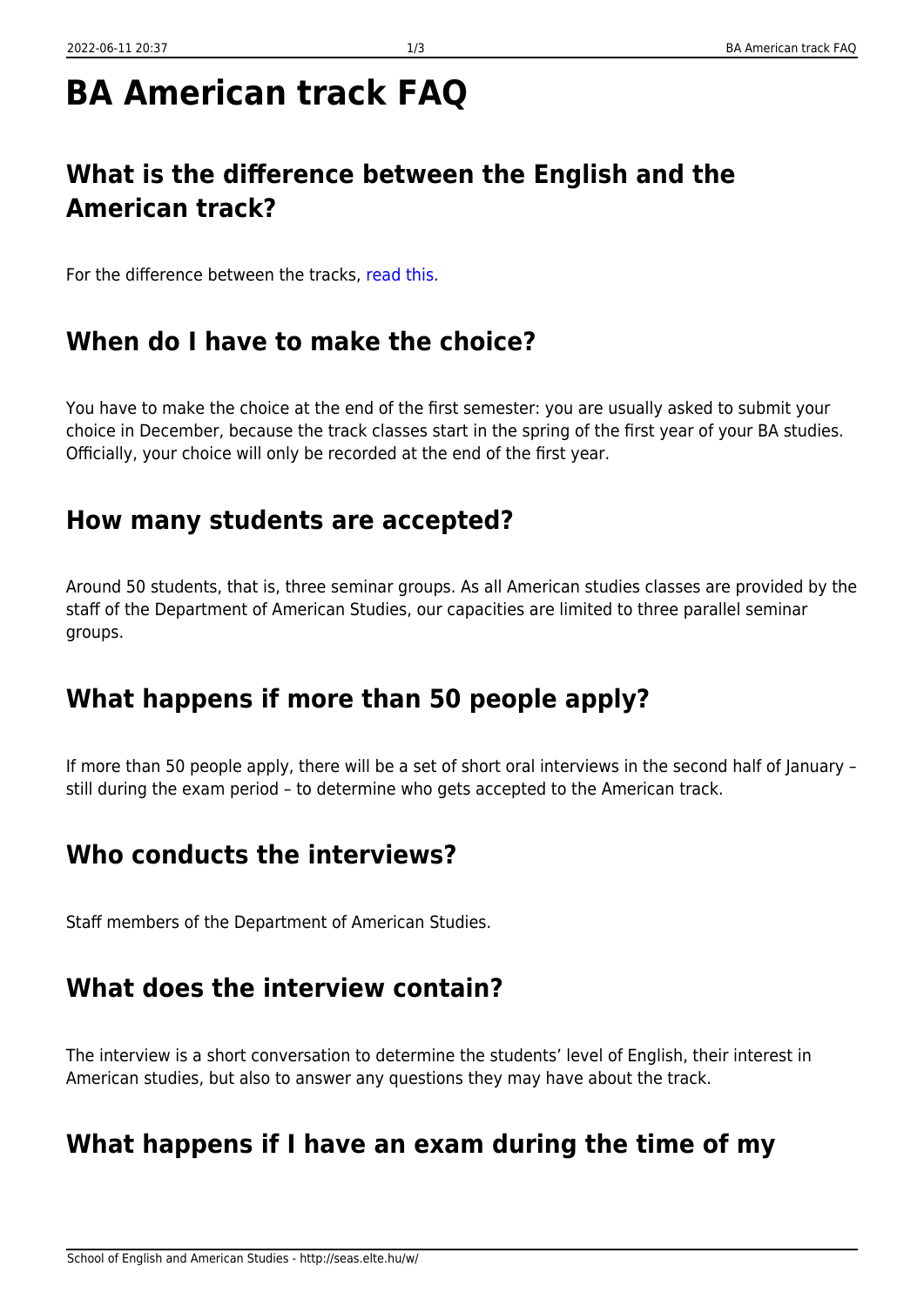# **scheduled interview?**

We know that scheduling conflicts may arise, and we try to stay as flexible as possible. If you have an exam during the time of the interview, we can reschedule for any of the other dates, or you can ask to be called in early in order to make it to your exam. Whichever is more convenient.

## **Can I reschedule the interview?**

Yes, if you have university-related, academic reasons (an exam), or an emergency situation (medical) which prevents you from making it to the interview.

Private travel does not count as an emergency situation, but we will try to be flexible as long as you can make it to one of the other dates.

## **What form will the interviews take?**

Due to the pandemic situation, the short interviews will be conducted online, most likely via MS Teams.

#### **How am I assessed at the interview?**

The interview is usually conducted by two members of the Department of American Studies to ensure fair assessment. They will evaluate you based on criteria like your command of English, your interest in American studies, your interest in different subject areas connected to the field etc. You will be awarded a number of points based on these criteria, and the 50 students with the most points will be accepted to the track.

## **What happens if I do not take the interview?**

If you do not come to the interview, your score will automatically be zero, and you will not be accepted to the American track. You will continue your studies on the English track.

## **What happens after the interviews?**

The list of students accepted to the American track is announced shortly after the interviews are over. Those who are accepted will start their studies on the American track, those who are not will continue their studies on the English track.